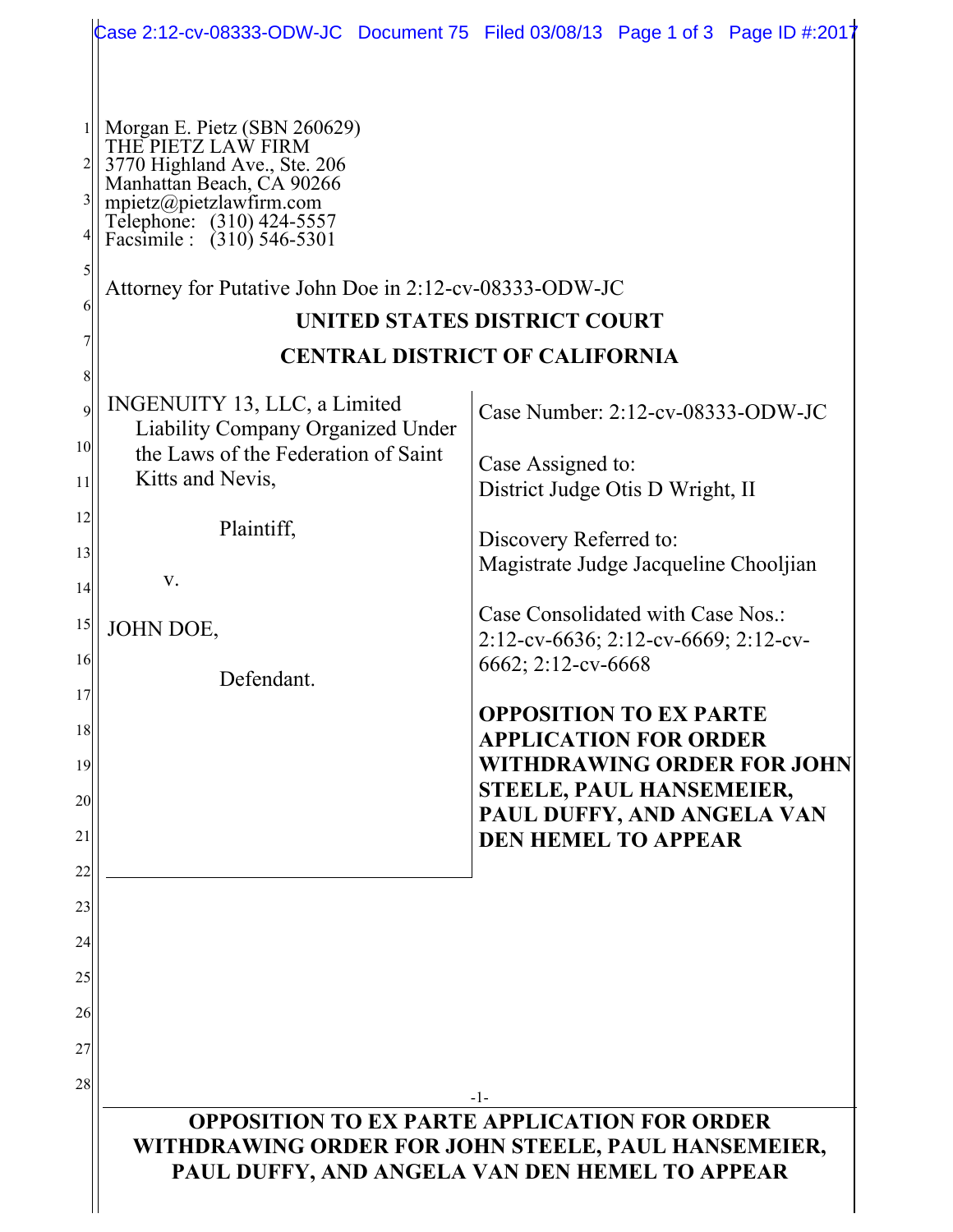# **OPPOSITION**

This opposition is being filed to the "Ex Parte Application for Order Withdrawing Order for John Steele, Paul Hansemeier, Paul Duffy, and Angela Van Den Hemel to Appear" (the "**Application**") which is in the process of being manually filed<sup>1</sup> by specially appearing counsel.

# **(a) Personal Jurisdiction**

John Steele has frequently sent demand letters into the State of California, seeking to pressure Internet users into settling copyright infringement claims. An example of only one such letter (undersigned counsel knows there are many more) accompanies this opposition as Exhibit 1 to the Declaration of Nicholas Ranallo. Further, Mr. Steele has not been shy about conducting media interviews, with California publications, about his California cases. *See* 

*http://www.sfgate.com/business/article/Lawsuit-says-grandma-illegally-*

*downloaded-porn-2354720.php.* Accordingly, both general and specific jurisdiction exists over John Steele.

Paul Hansemeier travelled to San Francisco California to appear as the 30(b)(6) deponent of AF Holdings, LLC in a case pending in the Northern District of California. *See* ECF No. 69. Accordingly, both general and specific jurisdiction exists over Paul Hansemeier.

Paul Duffy is a member of the State Bar of California.<sup>2</sup> Further, he substituted in as counsel of record in various AF Holdings and Ingenuity 13 cases pending in the Northern District of California (*see e.g.*, *Exhibit EE*<sup>3</sup>) and has

<sup>2</sup> *See* http://members.calbar.ca.gov/fal/Member/Detail/224159

### **OPPOSITION TO EX PARTE APPLICATION FOR ORDER WITHDRAWING ORDER FOR JOHN STEELE, PAUL HANSEMEIER, PAUL DUFFY, AND ANGELA VAN DEN HEMEL TO APPEAR**

1

2

 $\frac{1}{1}$  $A$  At 2:55 PM, after being served by fax and email, rather than CM/ECF, undersigned counsel requested clarification as to which part of L.R. 5-4.2 was being invoked as the basis for exempting the Application from mandatory e-filing. As of this filing, no response has yet been received.

<sup>-2-</sup>  $3$  The Exhibit lettering used herein refers to the Exhibits to prior declarations previously filed in this case *see* ECF Nos. 40-1; 40-2; 53-1; 53-2; 59-1; 59-2.